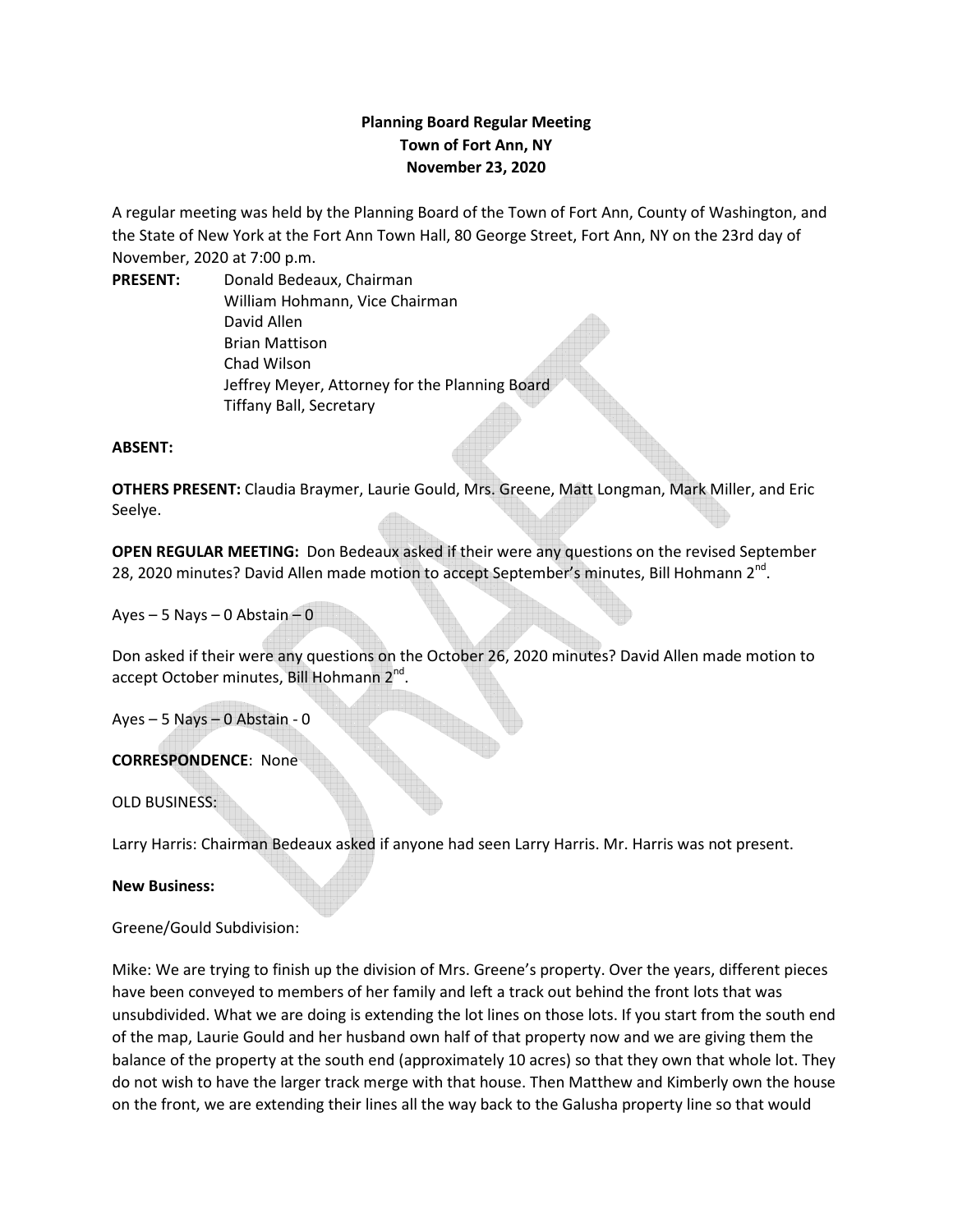then be their piece. She has still 8 or 9 acres remaining in her name, we are just looking to extend the lines and straighten them out.

Mike: Does anyone have any questions?

Jeff: Are you creating any new lots?

Mike: Yes, we are actually creating one new lot.

Don: Does anyone have any new questions?

Brian: Didn't we do something with these parcels not too long ago?

Jeff: Yes you adjusted the boundary line with Robert Greene. His garage was inadvertently on the adjoining property. In the past it was a boundary line adjustment.

Bill: Motion to move for public hearing, David  $2^{nd}$ 

Aye: 5 Nays – 0 Abstain - 0

Don: We don't have a meeting in December, the Public Hearing will be January 25<sup>th</sup>.

*Seaboard Solar:* 

Matt Longman : We talked to a few people through a few people previously about a solar project listed in the packet.

The proposed project is a commercial solar system. Approximately 5 megawatt in size approximately, some other details would change as we go through with engineers and draft some of our site plan application. We just wanted to review now, and hear any concerns that you may have going forward. Don: Any questions?

Bill: We would just have to see surrounding neighbors etc.. That is the only real concern that we would have.

Matt Longman: Page 11 shows where we plan on putting it right now, that may change after the engineer does a further inspection. We just submitted the application to National Grid, we are expecting to get our preliminary application back from National Grid within the next couple of days. Once we hear back we would have our land use engineers, further inspect the land and formally draft the site plan application.

Matt L. I spoke to Laurie Barber, I would like to follow up previous meetings regarding Tax break information.

Don: You would have to work with the Town Board to work out the tax info etc.

Brian: From Route 22, the main road do you have a rendering of what the view scape would look like? Matt: It is on the higher end of Hawk Road but would be shaded with trees. We have done renderings previously and could do that again. We are certainly open to more tree coverage, but would like to know that sooner rather than later. Ideally I would like to send that stuff over and get your opinions before submitting site plan application.

Mark Miller: I have one question. You have a police and fire department mention. Would you do a course to show the fire departments how to fight a fire with this situation?

Matt L.: Absolutely, we have done that before; but we would certainly be happy to do that. David: What is the intended ground cover?

Matt L: It sort of depends on whether the town has preference. We have done gravel, grass etc. We typically do concrete ballast and if we can leave the ground in its current condition and undisturbed; we do.

David: How high are they?

Matt; With the ballast, it depends on the town but typically not above 15 feet.